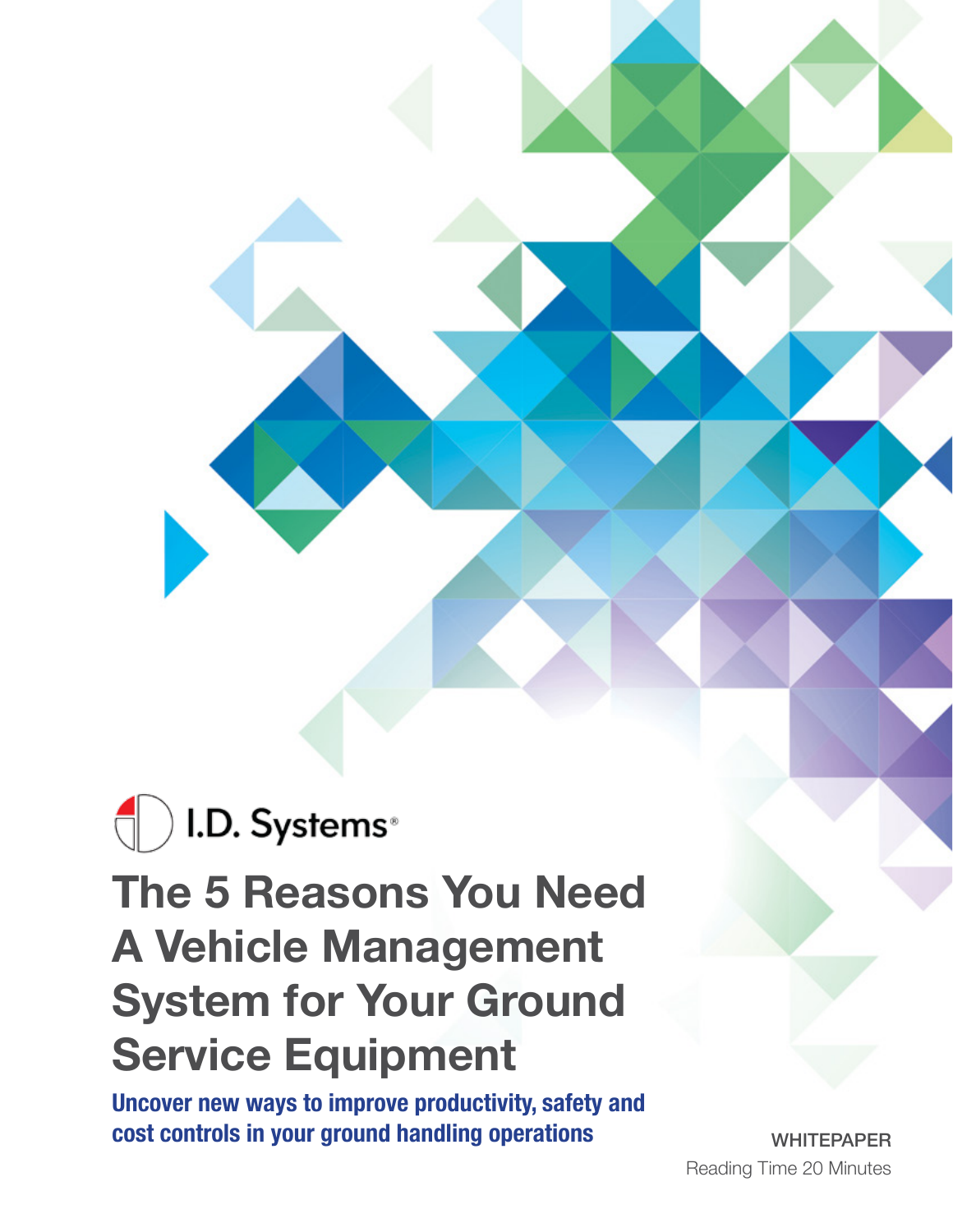

# **Introduction to Vehicle Management Systems (VMS)**

Managing aircraft Ground Service Equipment (GSE) effectively poses significant challenges. Tens of thousands of GSE vehicles operate at airports around the world. The vast majority are not keyed, because it is impossible for drivers to keep dozens of keys in their pockets. But that means anyone can take and use any piece of equipment without accountability for its use (or abuse), and without any visibility to the vehicle's owner.

Equally challenging to managing GSE fleets is controlling the significant costs of vehicle acquisition, vehicle maintenance, and operator labor the single largest cost component of ground handling operations.

A Vehicle Management System (VMS) can help control these and other safety, productivity and damage issues common in GSE fleets. The fundamental starting place for vehicle management is vehicle access control, to restrict who can operate your vehicles and establish accountability for all vehicle use.

Lack of accountability translates to:

- Anonymous damage to vehicles, baggage, aircraft, and facilities
- Poor compliance with government safety standards (or cumbersome processes to attempt to meet them)
- Increased risk of accidents due to untrained operators using vehicles or vehicles being operated in unsafe operating condition
- A large disparity in the amount operators are paid compared to the time they actually spend operating vehicles (actual time spent utilizing vehicles productively is typically less than 50% of time on the clock)

Because of these significant issues, some of the largest, most successful airlines in the world have adopted vehicle management technology in their operations. Vehicle management systems enable airlines to better use labor resources and provide a safer work environment, which directly leads to fewer missed baggage connections and maximized profits. However, there are still many airlines today that have:

- No true visibility of the GSE movements made by GSE operators
- Limited tools and data to measure the complete productivity of their operators
- No efficient way to ensure vehicles are safe to operate
- Limited or manual systems, if any, to determine where vehicle operators are assigned and to temporarily reassign them based on peak needs

# **What Are Vehicle Management Systems?**

A vehicle management system (VMS) begins with access control to your vehicles. Inorder to start any vehicle in your facility, the operator needs to present his/her ID badge to an electronic reader installed on the vehicle, similar to gaining entry to a secure area of the airport. The system is linked to the vehicle's ignition and the vehicle will only start if the operator is authorized and properly trained. Once started, the system monitors and tracks exactly how that vehicle is used (or not). Data is collected automatically and in real time to provide the visibility necessary to manage GSE operations most efficiently.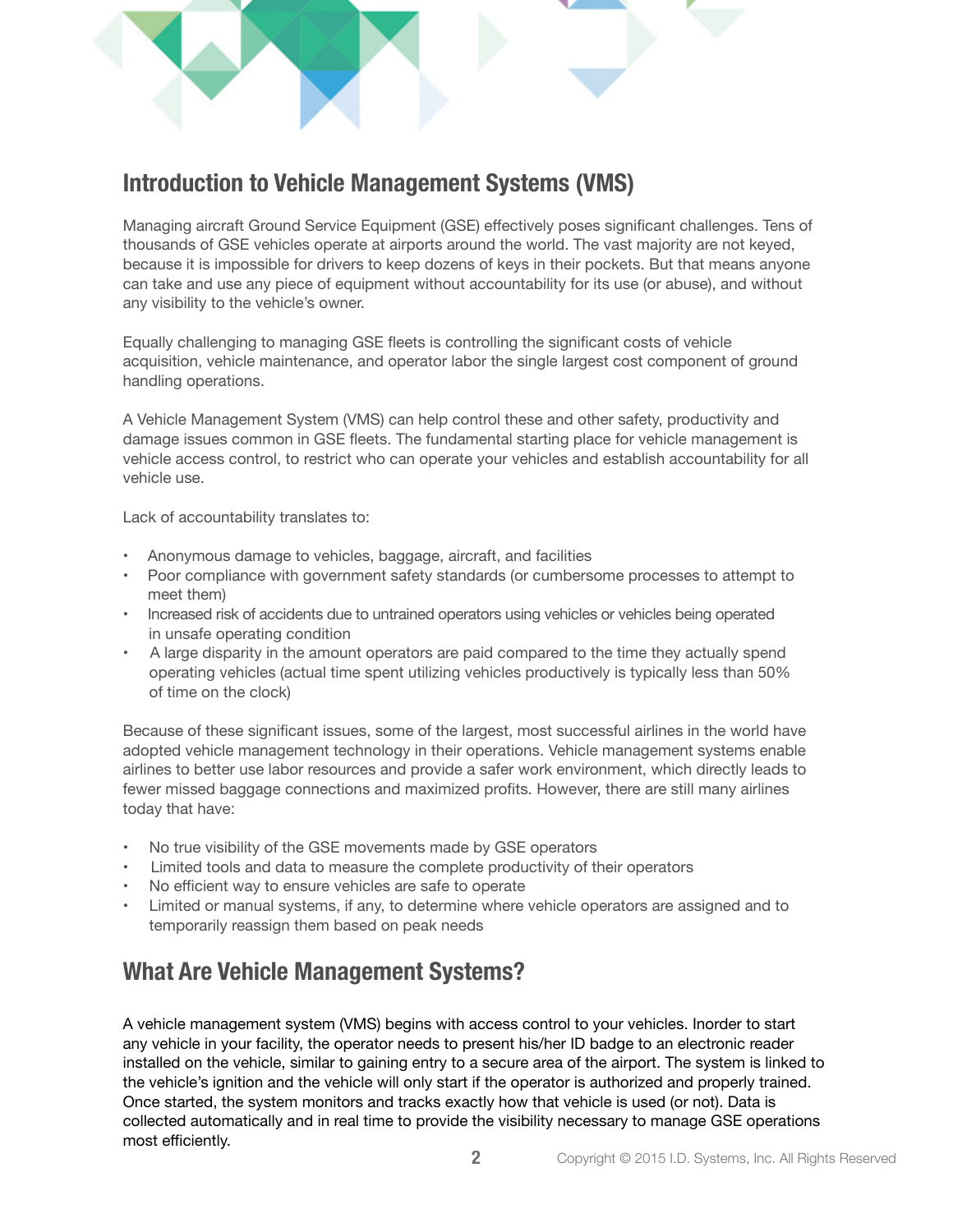#### **VMS helps you answer questions, such as:**

- 1. Are my operators driving safely?
- 2. Why does it take some employees much longer than others to do specific tasks?
- 3. How long should it take to do a specific task? How can I measure what the true standards should be?
- 4. Do I have the right amount of vehicles in my fleet and can I still meet peak demands?
- 5. Why are some operators paid overtime while others are not working their full shifts?
- 6. Where do we need to focus our labor resources today?
- 7. How do we forecast vehicles and operators needed for future workflow?
- 8. How do we prevent baggage from missing key connections?
- 9. Am I maintaining my vehicles efficiently? Can I increase vehicle "uptime"?

#### **This report provides unique insight into how these questions are answered by VMS.**

In this report you will learn the most important reasons why you need to consider installing a vehicle management system now. You'll also gain insight into what factors to evaluate for VMS vendors.

### **EXAMPLE**

- You are delivering outbound bags to scheduled flights
- You need to move three fully loaded baggage carts to Gate 7
- Your standards say a trip should take 7 minutes and 30 seconds per round-trip of labor "allocated" for the delivery
- The actual time recorded by your VMS is 5 minutes and 45 seconds (average over the course of several months), indicating the standard can be modified

**RESULTS:** A 23% reduction of the time standard and paid resource level. This process, applied to all of your labor planning, translates to a significant cost savings based on reallocation in your workforce or reduction in future hiring plan with no impact on your operation.

### **The Five Key Reasons to Immediately Consider Vehicle Management**

#### **OPERATORS ARE PAID FOR THREE TO FOUR TIMES MORE HOURS THAN ACTUAL MATERIAL MOVEMENT TIME 1**

Across multiple industries, initial VMS data reveals a very similar, and startling, pattern of vehicle operation.

| <b>Typical Shift Pay</b>  | 8 hours |
|---------------------------|---------|
| Operator Logged in to GSE | 4 hours |
| <b>GSE In Motion</b>      | 2 hours |

Two hours of motion for every 8 hours paid!

This data has been collected from over 50,000 VMS vehicle installations. Of course, some operatorsare higher while some are lower, and some airline work is driven by schedule, but VMS provides operational visibility and productivitymetrics that are not achievable in any other way.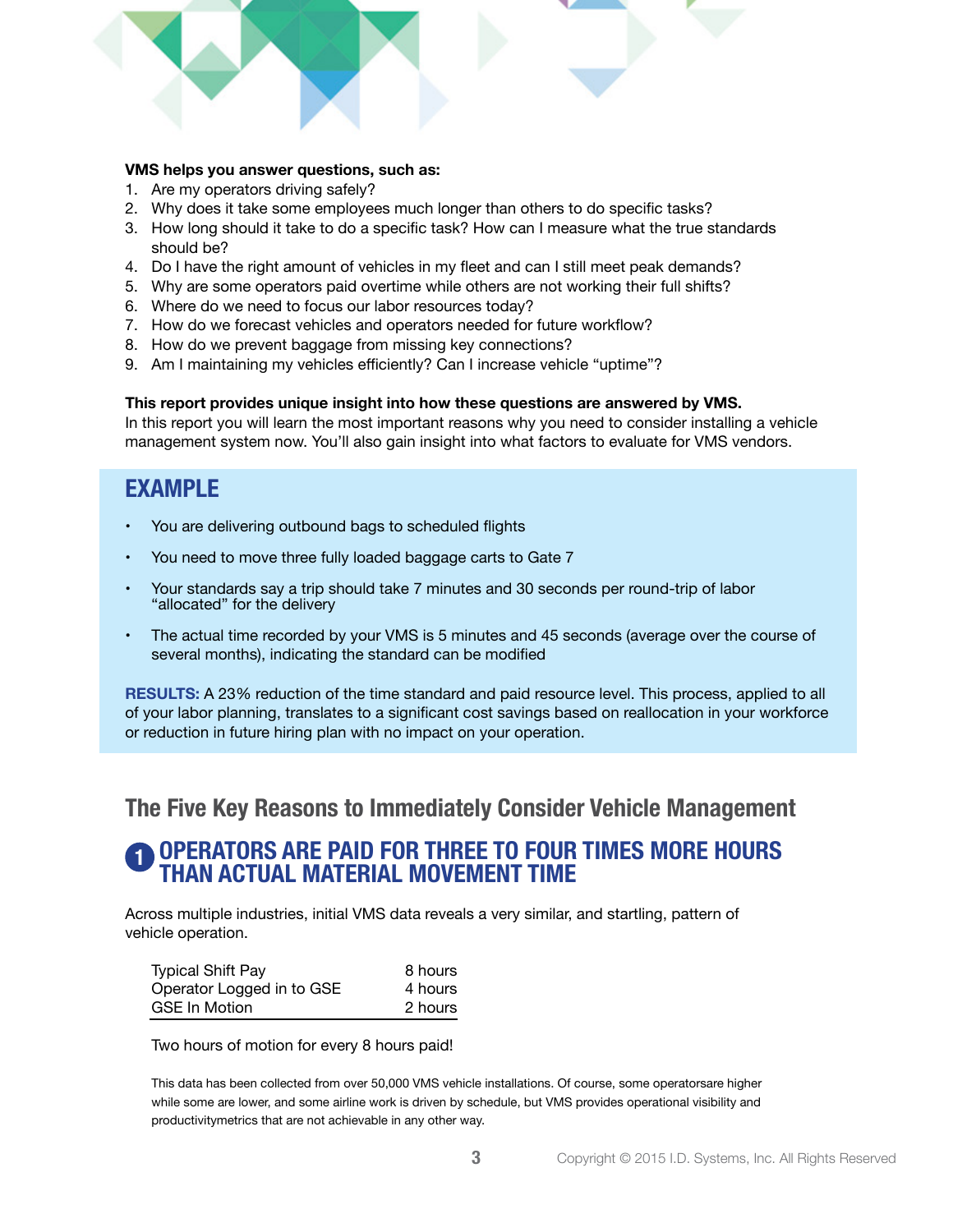### **Many companies implement various methods to improve productivity**

| <b>TOOLS</b>                     | POTENTIAL FOR IMPROVEMENT                                                                                                                                                                                                                                                                                                                                                                                                                                                                                                                                                                                                    |
|----------------------------------|------------------------------------------------------------------------------------------------------------------------------------------------------------------------------------------------------------------------------------------------------------------------------------------------------------------------------------------------------------------------------------------------------------------------------------------------------------------------------------------------------------------------------------------------------------------------------------------------------------------------------|
| <b>Workflow Planning Systems</b> | A workflow planning system tells people where and when to<br>complete tasks. You can see when a task was received and scanners<br>tell you when they are completed. What happens in between? Why<br>do certain jobs take longer forone operator vs. another? By tracking<br>and measuring precise vehicle use and importing VMS data into<br>your workflow planning system, you now have the complete picture<br>of GSE movement. As a result your operations can be significantly<br>improved – up to 30-40%! In addition, VMS is a measurement tool<br>for jobs that workflow planning systems do not monitor or initiate. |
| Overtime                         | VMS allows you to monitor and control overtime pay. Why should<br>overtime be 10% or more of your total operator labor costs, if the<br>lowest performing 30% of your operators are logged into their<br>GSE for less than 4 hours per shift?                                                                                                                                                                                                                                                                                                                                                                                |
| <b>Engineering Standards</b>     | Many facilities plan and staff their operations based upon labor<br>standards. VMS lets you refine the standards for each task based<br>upon actual data from multiple drivers collected over months, rather<br>than a single "time and motion" study which is costly and time<br>consuming to implement for every workflow change.                                                                                                                                                                                                                                                                                          |

If you can use VMS to achieve 4 hours of "motion" time per shift, that represents a 100% increase in your productivity! You can move more bags through your airport and/or reduce your operator headcount or overtime. Either way, you come out significantly ahead.

# **YOUR SUPERVISORS AND RAMP MANAGERS ARE DOING THE BEST 2THEY CAN WITH WHAT THEY HAVE**

When you walk around your ramp area, do you see idle tractors not being used? Yet, at the same time, are there also requests to purchase more trucks? This often results from unauthorized drivers, like outside contractors or other airline personnel, borrowing tractors without returning them, or authorized operators borrowing trucks from their assigned/gate area and failing to return them. Without real time visibility of vehicle location anywhere in the facility, a supervisor often needs to keep a vehicle available and in their line of sight for any unplanned movements.

# **Control**

Without access control, anyone can use any GSE at any time, so there is nothing enforcing a vehicle's return to its designated zone or gate. You may have invested in labor planning, bar coding, RFID or ground to ground radios, but none of these technologies will be effective if the GSE are not in service or in their assigned location. When GSE are not where they are supposed to be, what is the cost of operators or supervisors walking the ramp area looking for an available vehicle?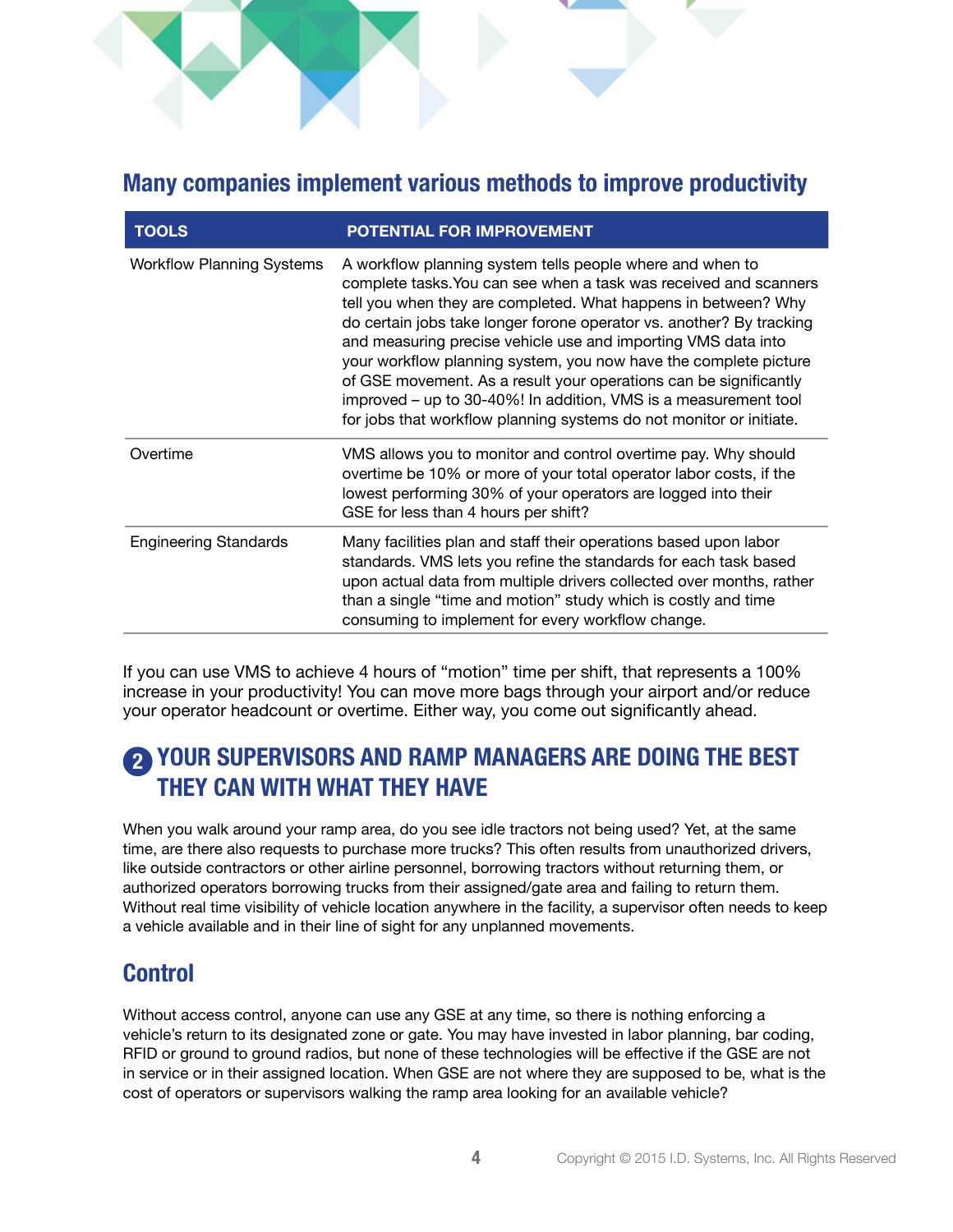

#### If You Can't Measure It, You Can't Manage It

Each day or week, ramp managers assign drivers to various areas or gates to perform certain tasks based upon their best projection of demands required. By using VMS, each day, supervisors have a tool to identify work performed by each driver and match it against the peak needs. By reviewing this data, daily assignments can be fine tuned to match actual needs vs. perceived needs.

# **EVERY DAY YOU ARE ASKED TO DO MORE WITH LESS 3**

Do you find that certain areas of your airport "need" more GSE and more overtime? Do you rent or consider renting vehicles for peak periods? How many vehicles are out of service in maintenance at any time? What if those vehicles had less down time?

Vehicle Management Systems provide unique insight into fleet operation by evaluating how your current vehicles are being used and if there any opportunities to better allocate them. One of the most important VMS tools is a "maximum simultaneous usage report." This graph identifies the peak use of your fleet by each area of the airport. In addition, it shows utilization, including peaks and valleys, so that your operations can be better balanced over time. Why buy or rent vehicles to meet perceived peak needs when data can provide real metrics to evaluate this decision? VMS users have avoided buying new vehicles by using VMS data to reallocate equipment to different facilities!

| <b>VEHICLE</b><br><b>GROUP</b> | <b>MONTH</b> | <b>AVG USED</b><br>AT ANY ONE<br><b>TIME</b> | <b>MAX USED</b><br>AT ANY ONE<br><b>TIME</b> | <b>VEHICLES IN</b><br><b>GROUP</b> | <b>REDUCTION</b><br><b>POTENTIAL</b> |
|--------------------------------|--------------|----------------------------------------------|----------------------------------------------|------------------------------------|--------------------------------------|
| Maintenance                    |              |                                              |                                              | 15                                 | 8                                    |
| <b>Terminal A</b>              | Dec          |                                              | 12                                           | 25                                 | 13                                   |
| <b>Terminal B</b>              | <b>Dec</b>   |                                              | 22                                           | 37                                 | 15                                   |
| Terminal C                     | <b>Dec</b>   | 10                                           | 30                                           | 45                                 | 15                                   |
| Terminal D                     | Dec          | 5                                            |                                              | 10                                 | 3                                    |
|                                |              | 34                                           | 78                                           | 132                                | 54                                   |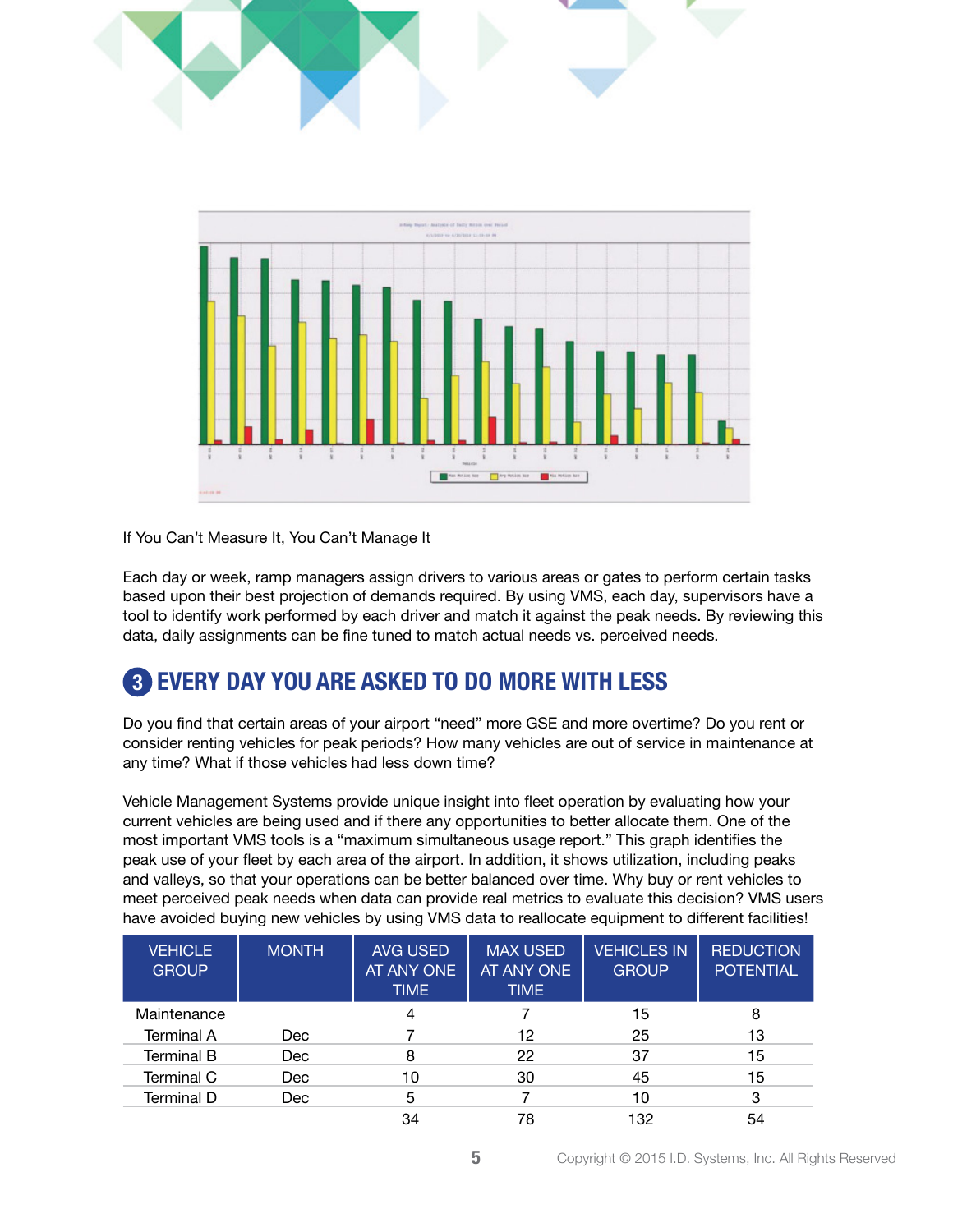

### **The Hidden Costs of Maintenance**

The more vehicles you have out of service for maintenance, the more vehicles you need in your fleet. By using VMS to schedule Preventive Maintenance (PM) on actual motion hours (vs. hour meter or calendar time), you can typically reduce PM costs by nearly 50%. Hour meters, even if they are installed and working on every vehicle, generally run when the key is turned, not necessarily when the vehicle is moving. Ask your dealer/manufacturer's rep, how many hours of motion time are assumed when the 300 hour PM is scheduled. They will typically say "all 300 hours." With the unique insights provided by VMS, VMS will show that motion time is typically 50% of logged hour meter time. Reducing PM counts means lower costs as well as more vehicles in oation since they are only being serviced when it's necessary.



Additionally, by implementing wireless vehicle inspections via electronic checklists, small problems can be identified by drivers in real time, before they become more costly maintenance repair items that keep vehicles out of service for extended periods.

Without the ability to measure or collect data, your supervisors and ramp managers run their operation based on what they know and can see. With the unique insights provided by VMS, we find that there is a wealth of possibilities to use your existing fleet differently, to significantly increase productivity and reduce costs.

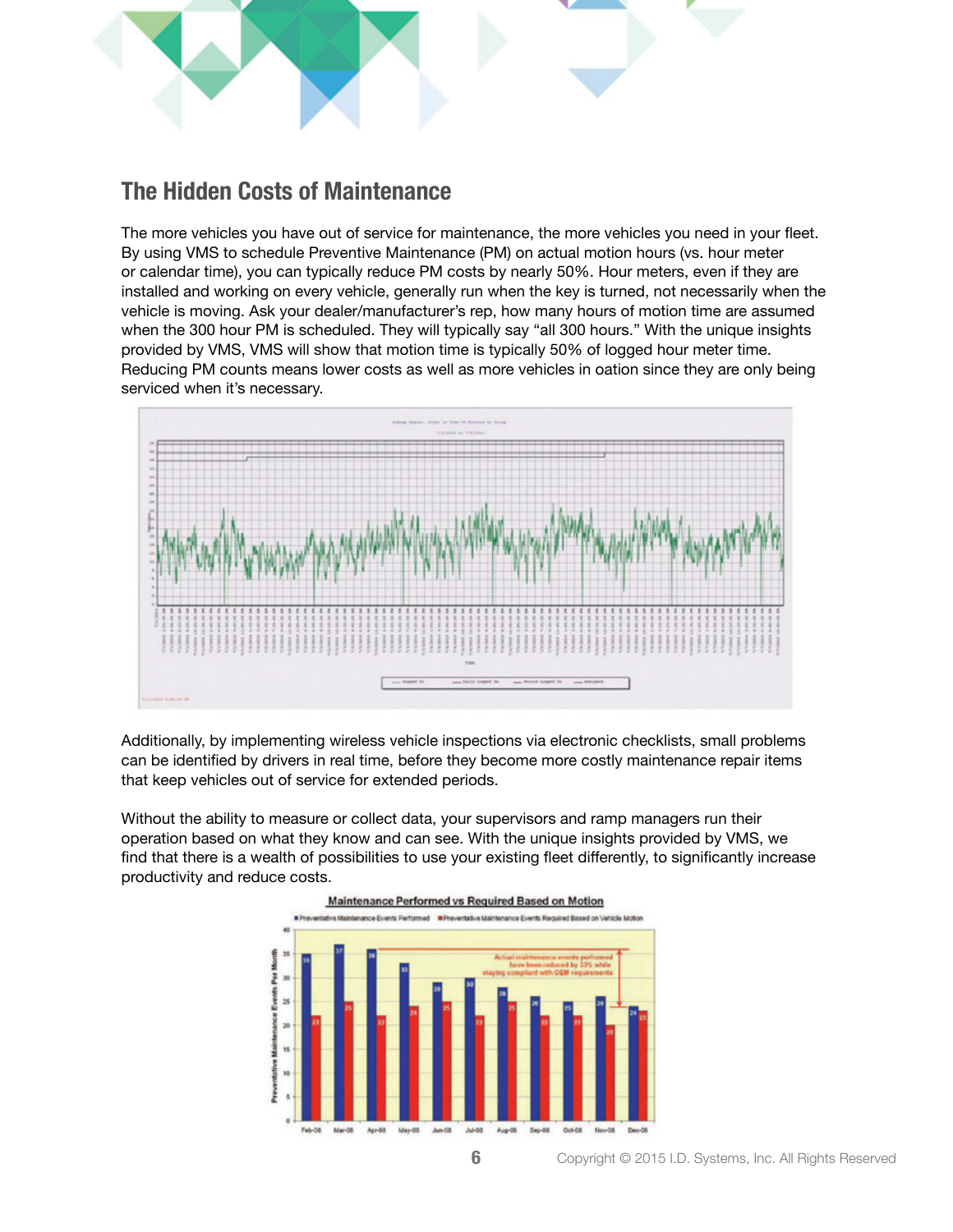# **YOU WANT TO KEEP YOUR EMPLOYEES AS SAFE AS POSSIBLE 4**

Making the workplace safe for employees is important to all businesses. Unfortunately, many safety systems reduce productivity and are seen as overly burdensome. However, no one wants injuries or fatalities (and no one wants to be the supervisor on duty if an accident happens).

It may come as some surprise that, "The Flight Safety Foundation estimates that 27,000 ramp accidents and incidents – one per every 1,000 departures – occur worldwide every year."

"About 243,000 people are injured each year in these accidents and incidents." "Ramp accidents are costing major airlines worldwide at least US \$4 billion a year."

There are numerous government safety regulations in place to help ensure a safe work environment. The most prominent are summarized below:

- Before use, drivers are required to inspect vehicles for unsafe conditions
- Employers need to ensure that only TRAINED operators can use GSE and like equipment

Ultimately, everyone needs to comply with these regulations. VMS can help you do so by enforcing daily vehicle safety checklists as well as tracking and authorizing drivers' access to vehicles. How many times do you see anonymous damage in your airport – to the baggage handling systems, bags, and the vehicles themselves? How can you enforce a sense of accountability for your drivers? Once you have trained them, how can you cost effectively ensure that only those drivers are operating GSE?

VMS systems should also be able to identify unsafe driving, including speeding and impacts. VMS makes the workplace safer not just for the drivers, but for the hundreds of other ramp and airline employees that work so closely around them.

The cost of one aircraft damage incident, whether due to an untrained driver or careless driving, can more than justify your investment in a VMS technology that effectivelymanages this problem.

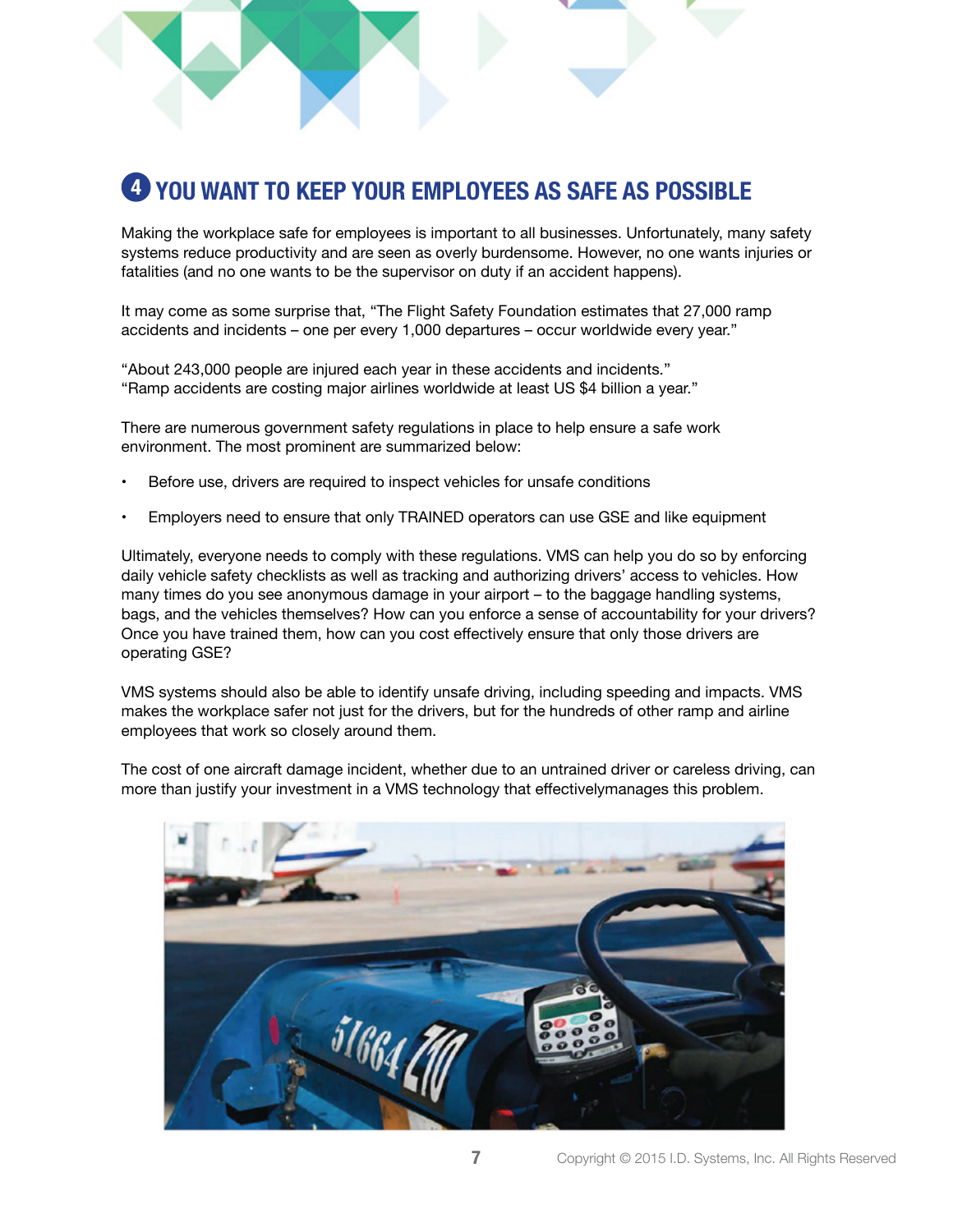

Airlines are having a challenging time managing costs in a very difficult operating environment. Productivity tools are essential to maintain a competitive edge. As a result, the most successful airlines in the world have adopted VMS in their key hub operations. VMS gives you the tools you need to optimize your GSE fleet as safely and effectively as possible. Typically, each dollar saved in ground handling operations translates to many times that amount in increased passenger revenue (based upon an airline's margin profile). The effectiveness of VMS and the rapid return on investment it generates have been proven in the airport environment. Now you, too, can capitalize on these proven VMS results for your GSE fleet.

### **Case Study**

#### **After deploying a VMS:**

- An airline uncovered that out of 100 pieces of GSE (baggage tractors) monitored in their hub, less than 35 were ever used simultaneously at any given time over a four-month period. As a result, the airline canceled the purchase of new equipment and transferred the underutilized equipment to a new hub.
- Ramp accidents were reduced by nearly 75%
- GSE operator overtime was significantly reduced

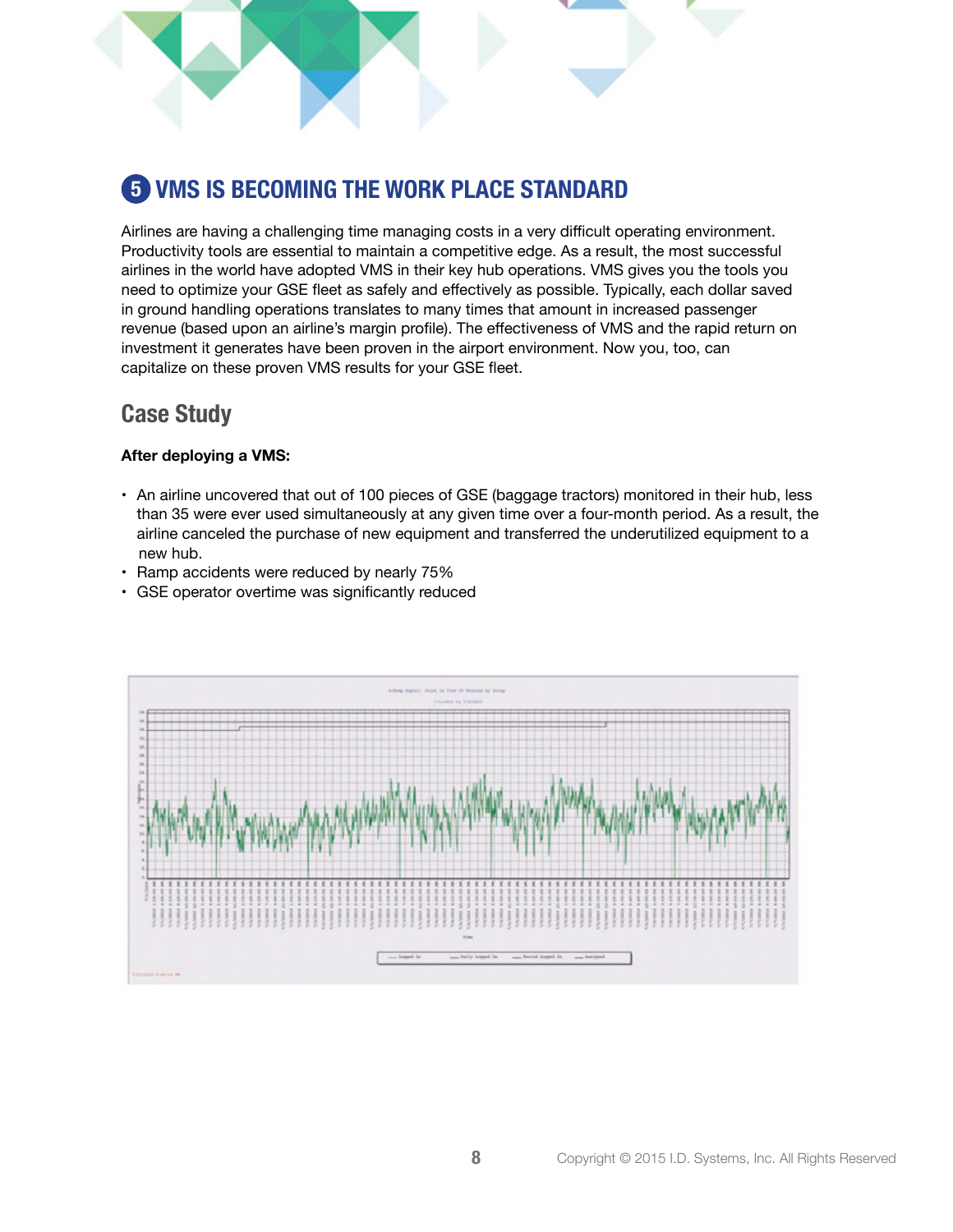### **Evaluating the Right Vehicle Management System Vendor**

When considering a VMS vendor, it is essential to evaluate the following criteria:

**Will the system void your GSE manufacturers' warranty?** You should require that the proper concurrences are in place from the original equipment manufacturers and dealers to ensure that the VMS will not interfere with UL approvals and other key safety endorsements. Does the vendor have concurrences in place or will that potentially slow down your deployment?

**The system should work on ANY type of truck, now and in the future.** To provide the most value, a VMS needs to be installed on all GSE at the airport. You may not want to be "locked into" a particular GSE manufacturer for your next year's GSE purchases and this can happen if you buy a VMS system that only works on one truck type. The data capture also needs to be consistent regardless of model/type/age. One motion hour on one truck type should be identical to one motion hour on a different type.

**Select a vendor with years of experience, that can offer best practices learned from thousands of installed vehicles.** On the surface, VMS systems can appear the same. However, very few vendors' systems have been in place for years and can therefore address the myriad day-to-day issues that will inevitably arise. If an operator forgets his badge one day, is that day's data lost? If an operator is deleted from the system, how do historical reports address this? Ensure that the VMS system you select is less work and more efficiency than before you had the system!

**The VMS should easily integrate with other systems.** If you already have a maintenance, labor, timecard, or safety database, ensure that the selected VMS system can easily exchange data with those software programs. Also, be sure that the VMS system will not be a burden on your IT department.

**The VMS vendor should team with you to achieve the Return on Investment you signed up to when the project was approved.** Whether its 6 months or 12 months, the time horizon you need to show a return on investment is going to be quick. Identify a company that will work **WITH** you to meet your goals as well as find ways to exceed them, instead of launching the system and the deployment becomes a full time job beyond your existing responsibilities.

### **In Summary**

As airlines attempt to optimize their ramp operations, they need to stay on top of emerging best practices. Vehicle Management Systems have demonstrated a proven payback to the businesses that adopt them. Typically, they can provide less than a 12 month return on investment (ROI). In addition, with numerous safety and FAA regulations in place, it's important to do everything you can to support a safer working environment. Every day is a challenge in the airline industry and new measurement and optimization tools are paramount to success.

For more information on I.D. Systems' Vehicle Management System, please go to **www.id-systems.com** or contact us at **info@id-systems.com** or **+1201.678.5565.**